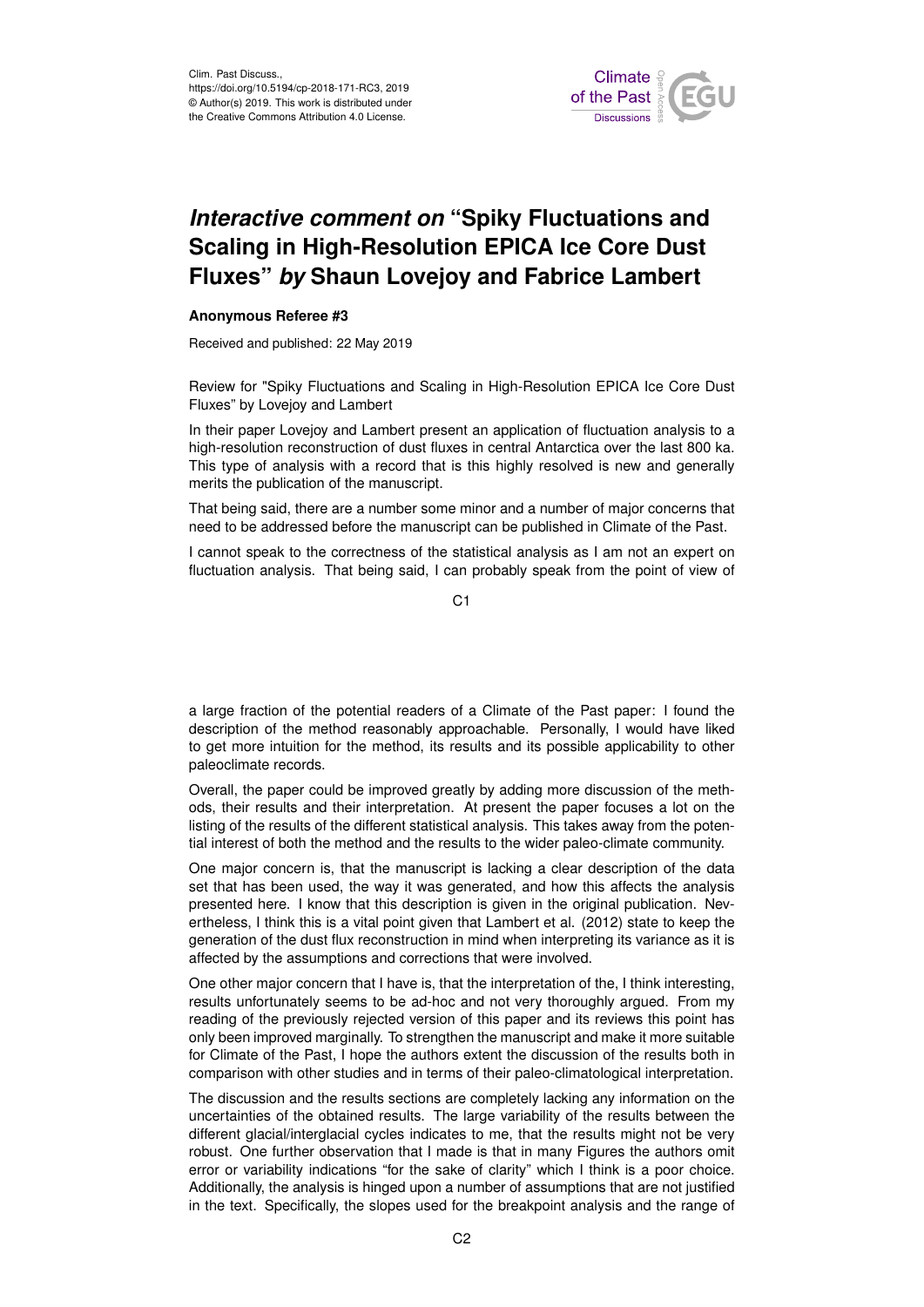time scales used for the fluctuation analysis. The influence of these choices on the results needs to be shown and clearly discussed.

Specific comments:

Abstract:

P1 L17: The dataset has only a maximum resolution of 5 years. How can fluctuations on the one-year time scale be resolved. Please rephrase.

P1 L24-27: The logic of this sentence is not clear. Please rephrase.

P1 L27f: Why do they suggest this?

Introduction:

P2 L12-15: Please state that you refer to the temperature proxy time series, and also mention that this is a proxy, not a temperature in the strict sense.

P2 L23-27: Please consider explaining why the macro weather to climate transition timescale is important.

Method<sup>.</sup>

P3 L15: ... the spectrum is the Fourier transform...

P3 L24-26: It is unclear why due to scale invariance, the results from the dust fluxes can be transferred to the temperature proxies if they are affected by different climatic mechanisms.

P3 L26: The analysis in the "future publication" should more thoroughly be discussed here, especially as you present results from it, or alternatively only be mentioned in the outlook. In my experience these "future publications" unfortunately often do not manifest themselves.

P4 L 24: extra comma between "compare" and "the"

## Results:

The data set description should be in the Data + Methods section and more time should be spent describing the dataset used as pointed out above

P25 L27: With the strong emphasis that is put on the number of datapoint and their sampling frequency throughout the manuscript, the numbers should add up. Generally, this information is not strictly necessary for the paper and could be safely removed. Especially in light of the fact that the dust flux reconstruction is a combination of a multitude of measurements and ice flow modelling.

P7 L1: Water isotopes cannot be assigned to one particular atmospheric variable either, even though they are often used to reconstruct Temperature. Please consider rephrasing

P7 L5ff: Please consider mentioning the recent publications by Markle et al (2018) and Schüpbach et al. (2018) that deal with this the relation of en-route washout and aerosol deposition on the ice sheets more quantitively.

P7 L19: There is no red line in the Figures.

P8 L7f: The unit of the spectral amplitude of the log-transformed fluxes is wrong.

P8 L10f: Consider moving the comparison of the spectral densities with the results of the fluctuation analysis to after their introduction or to the discussion section.

P8 L13ff: This list of scaling exponents is completely irrelevant here and should be removed for clarity.

P8 L14f: It is unclear why this supports the use of dust as a proxy for atmospheric variability. Please clarify.

P8 L 25-30: The results presented here are very hard to follow. Please consider reformulating.

C3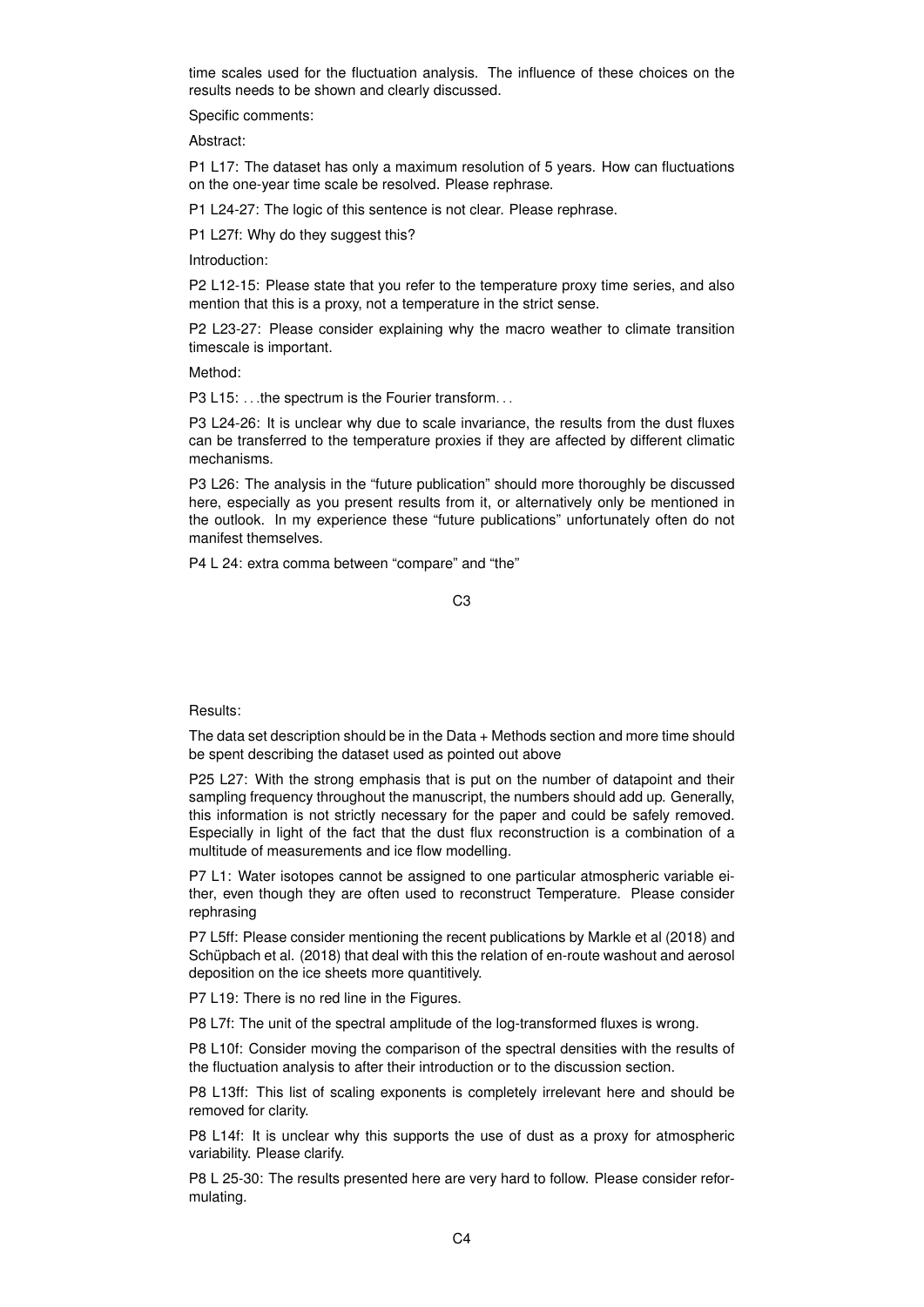P9 L1: Whether the Haar fluctuations of the dust flux have simple interpretations is not shown in the Figure but is rather a matter of taste and should be left to the reader to decide. Please reformulate or remove this statement.

P9 L6f: After spending a lot of time describing and interpreting the spectral analysis in the previous section the description here is rather short. As the fluctuation analysis is the main focus of this study the authors should spent more time describing their results and leading the uninitiated reader through them.

P9 L4: "positive definite" seems to be the wrong phase here, consider replacing with "always positive" or similar.

P9 L18: Why is it important that the value is similar to those obtained from other ice cores. Please move all comparisons to other studies to the discussion clarify the interpretation and relevance.

P9 L20: This statement is somewhat superfluous: If the dust fluxes are not log-normally distributed due to the occurrence of large spikes, their logarithm will not be normally distributed.

P9 L24: Please move the interpretation and the relevance for tipping point analysis to the discussion and consider expanding on this point if you think it is an important application.

P9 L30f: Strictly, the statement that the scaling spectrum is the underlying behavior is an assumption and has not been shown in this study. Even though this a reasonable assumption, consider rephrasing.

P10 L4f: Please clearly state that any of the stacking approaches assume that all the glacial cycles and their sub phases are realizations of the same underlying process.

P10 L20ff: The start of this paragraph makes the reader expect spectra averaged over the different cycles. Please consider rephrasing and more extensively introducing the Figure.

C5

P10 L29ff: The Figure indicates a slope of 0.35, not 0.25 as mentioned in the text. More importantly it is entirely unclear why the authors choose to set the slopes before and after the transition as constants and then only fit the transition time scale. The effect of the chosen values on the presented results needs to be clearly discussed and the uncertainty of the results are missing completely from the text. I strongly urge the authors to do a proper breakpoint and error analysis.

P11 L5-9: As the other method is arguably only slightly more objective than the breakpoint inference by hand, please consider removing this entire section.

P11 L20f: I suggest that the authors remove a couple of lines from the figure for clarity instead of the uncertainties or find a different way of visualizing the results.

P11 L23: Please state why this exact time range was chosen.

P12 L10: There is nothing black in Figure 12, please correct.

P12 L18-21: Consider moving this sentence to the beginning of the paragraph to make it easier for the reader to follow the results.

Discussion:

P13 L7-9: You do not perform any significance analysis, so please reformulate this statement. Also please discuss why the lack of power around the obliquity cycle is surprising.

P13 L28-32: Is there any supporting evidence for the glacier variability?

P14 L1: If A reflects the amplitude of the variance a change indicates only a change in the variability, not in their overall abundance, please reformulate.

P14 L14-17: Please discuss this statement in the context of recent proxy and model studies that indicate fast Southern Hemisphere circulation changes during DO events. (Markle et al. 2016, Buizert et al. 2018, Pedro et al. 2018).